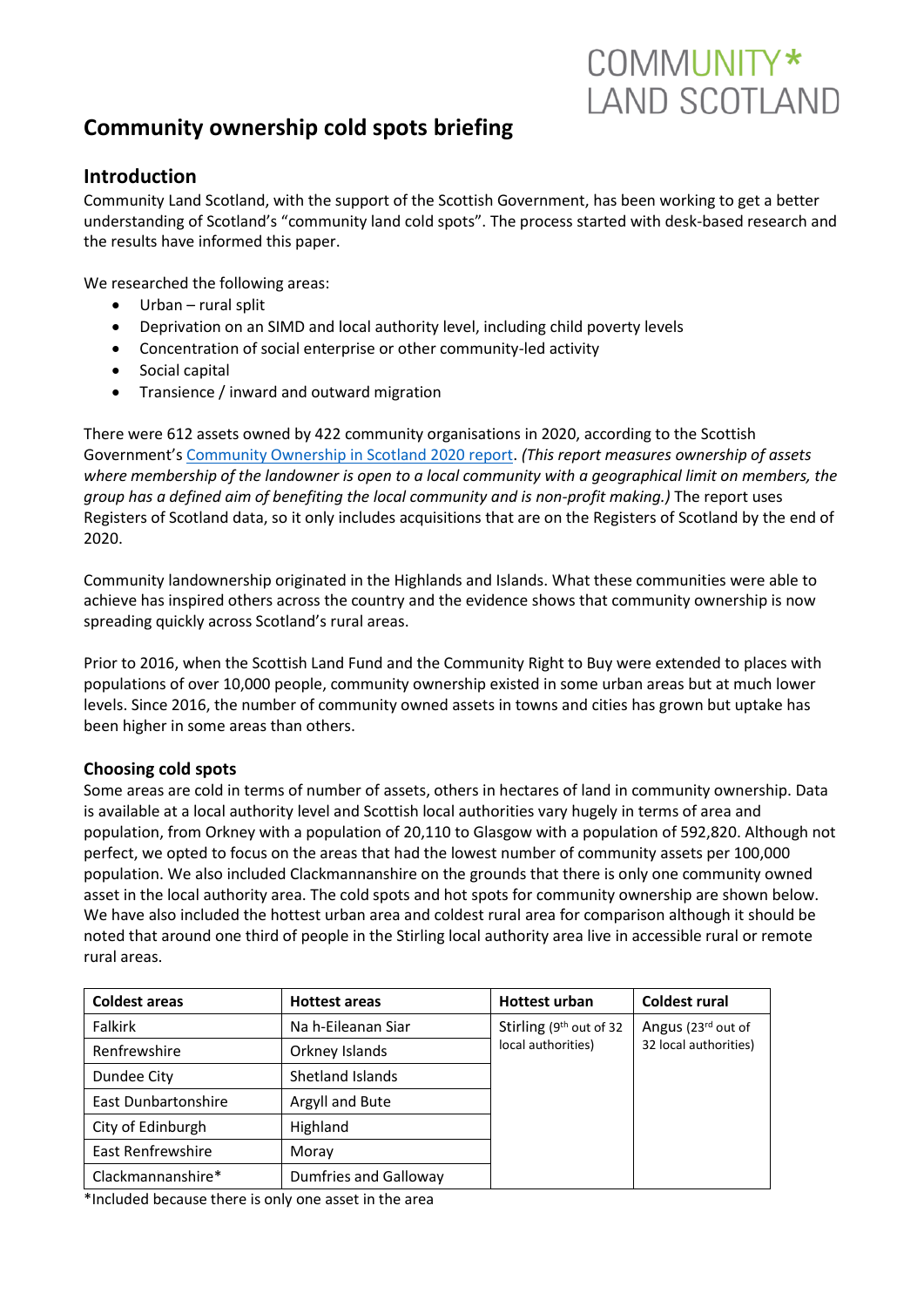# **What we found in the data**

We examined a range of data to help us get a better understanding of why community ownership is so much lower in some areas than others. Although not all the data that would have been useful has been researched or is available, we have looked at a broad range of factors.

## **1. The urban factor**

The community ownership movement is strongest in rural Scotland although the extension of the Scottish Land Fund and Community Right to Buy in 2016 has opened up more opportunities for communities in towns and cities. According to the Scottish Government Community Ownership in Scotland report:

- Remote rural areas contain 6% of Scotland's population but 63% of community owned assets and 98% of community land area
- Accessible rural areas have 11% of Scotland's population, but 17.5% of assets
- Towns and other urban areas, including remote small towns, contain 83% of Scotland's population and 19.5% of community assets

More than 50% of people in every cold area, with the exception of Clackmannanshire, live in Large Urban or Other Urban areas. Every hot area has over 50% of its population in Remote Rural, Accessible Rural or Remote Small Towns.

The Scottish Governments' [Attitudes to Land Reform](https://www.gov.scot/binaries/content/documents/govscot/publications/research-and-analysis/2021/03/attitudes-land-reform/documents/attitudes-land-reform/attitudes-land-reform/govscot%3Adocument/attitudes-land-reform.pdf) research, published in March 2021 showed that there was lower awareness of land reform in urban areas, which may partly explain this pattern.

### **Community ownership and multiple deprivation**

The Community Ownership in Scotland report shows that community assets are concentrated in areas that are in the middle of the SIMD range, with the 20% *least* deprived areas owning the fewest community assets.



*From: Community Ownership in Scotland 2020*

This distribution may be a reflection of the high levels of community ownership in rural areas, which tend to be more mixed, demographically. Rural communities do however score highly on deprivation in terms of Geographical Access to Services. This lack of access to services in areas is probably a driver of community ownership in rural areas.

The Scottish Government's [Asset Transfer Request evaluation](https://www.gov.scot/binaries/content/documents/govscot/publications/research-and-analysis/2020/07/asset-transfer-requests-evaluation-part-5-community-empowerment-scotland-act-2015/documents/asset-transfer-requests-evaluation-part-5-community-empowerment-scotland-act-2015/asset-transfer-requests-evaluation-part-5-community-empowerment-scotland-act-2015/govscot%3Adocument/asset-transfer-requests-evaluation-part-5-community-empowerment-scotland-act-2015.pdf) showed that there were considerably more asset transfer requests in the three most deprived deciles than the three most affluent. However, this these high levels of interest do not seem to be translating into community ownership. The report states "*Given that requests are being made to transfer assets in relatively deprived areas, this indicates a potential for a positive impact on the local services available in more deprived communities. Future evaluations, considered over longer periods with a more comprehensive set of data, may consider this further."*

Community Land Scotland's [Community Ownership Hub: Glasgow and Clyde](file:///C:/Users/44788/Desktop/filing%202022/Community%20Ownership%20Hub:%20Glasgow%20and%20Clyde) Valley has worked with 64 communities in its first year, of which two thirds are in the 20% most deprived areas of Scotland.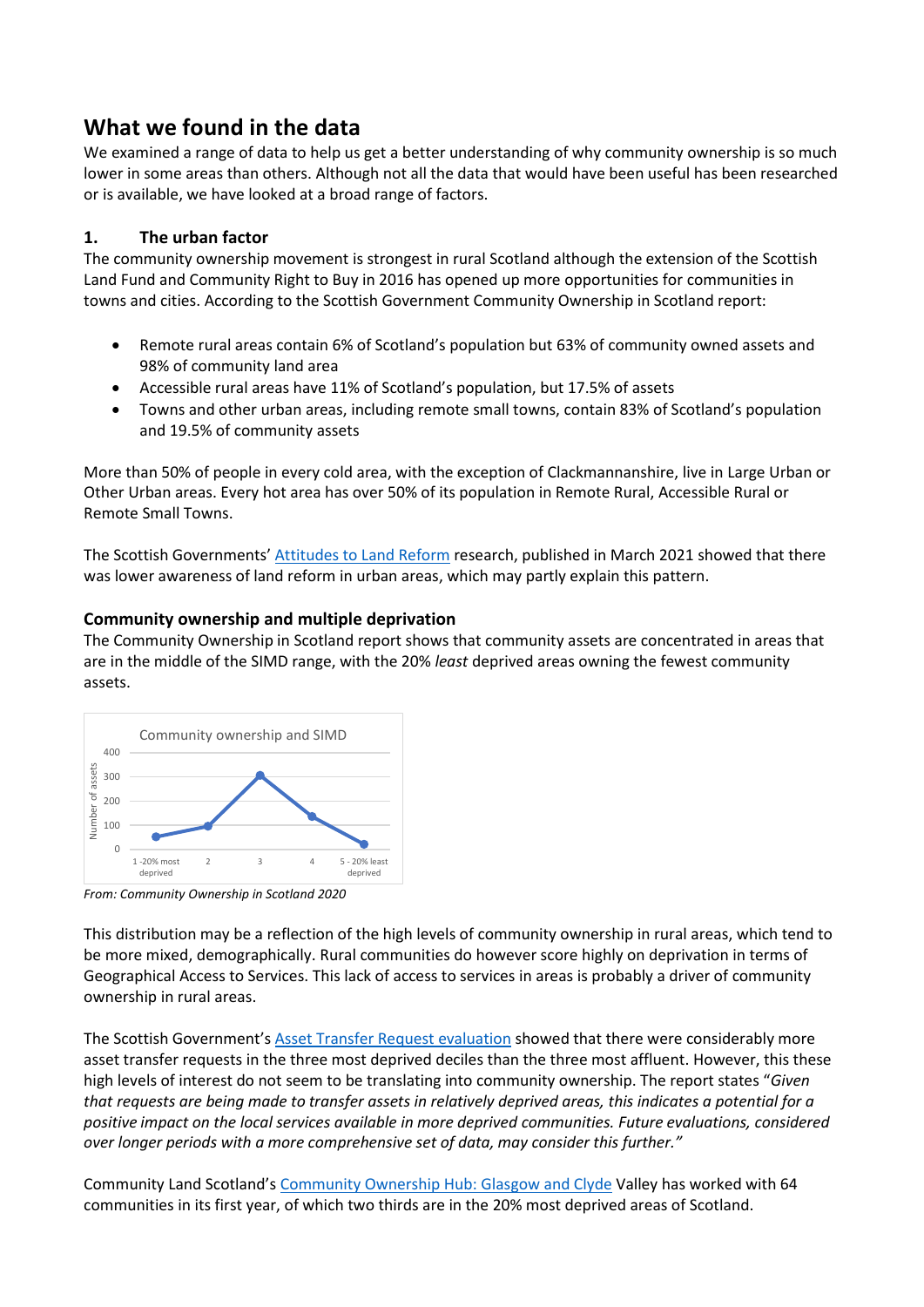The Scottish Government has ranked [local authorities by SIMD deciles.](https://datamap-scotland.co.uk/2020/03/areas-deprivation-scotland-councils/) Out of 32 local authorities, our cold spots are placed as below, from most deprived to least. It is difficult to see any correlation between deprivation and community ownership when looking at a local authority level. This seems to indicate that deprivation and affluence are important factors at SIMD datazone level but not at local authority level.

| <b>Cold spots</b>          | Rank out of 32 from<br>most deprived to least |  |
|----------------------------|-----------------------------------------------|--|
| Dundee                     | 5th                                           |  |
| Clackmannanshire           | 8th                                           |  |
| Renfrewshire               | 9th                                           |  |
| <b>Falkirk</b>             | 14th                                          |  |
| City of Edinburgh          | 22 <sub>nd</sub>                              |  |
| <b>East Dunbartonshire</b> | 24th                                          |  |
| <b>East Renfrewshire</b>   | 28th                                          |  |

### **Social enterprise and community activity**

There is a strong correlation between community ownership and concentration of social enterprises / wider community activity. We looked at the [Social Enterprise Census 2019](https://socialenterprisecensus.org.uk/) and were also able to access some early figures from the Scottish Community Alliance (SCA) census, which is being carried out by the Community Woodlands Association. The SCA is a coalition of national community-based networks and the census is a count of its members' members. The table below shows the cold and hots spots for community ownership, social enterprises and SCA groups. A strong correlation can be seen for hot and cold spots across the three categories, with the exception of Edinburgh, which is something of an outlier.

| <b>Coldest areas</b>       | <b>Community</b> | Social enterprise | SCA groups /   |
|----------------------------|------------------|-------------------|----------------|
|                            | assets/100,000   | / 10,000 people   | 100,000 people |
|                            | people           |                   |                |
| <b>Falkirk</b>             | n/a              | 60                | 12             |
| Renfrewshire               | 0.56             | 60                | 18             |
| Dundee City                | 0.67             | 90                | 13             |
| <b>East Dunbartonshire</b> | 0.92             | 60                | 16             |
| City of Edinburgh          | 0.95             | 150               | 22             |
| East Renfrewshire          | $\mathbf{1}$     | 60                | 10             |
| Clackmannanshire           | $\overline{2}$   | 70                | 31             |
| <b>Hottest areas</b>       |                  |                   |                |
| Na h-Eileanan Siar         | 230              | 450               | 226            |
| Orkney Islands             | 135              | 310               | 129            |
| Shetland                   | 109              | 470               | 74             |
| Argyll and Bute            | 104              | 290               | 135            |
| Highland                   | 62               | 240               | 96             |
| Moray                      | 40               | 160               | 43             |
| D&G                        | 27               | 160               | 58             |
| <b>Hottest urban</b>       |                  |                   |                |
| <b>Stirling</b>            | 15               | 170               | 39             |
| <b>Coldest rural</b>       |                  |                   |                |
| Angus                      | 2.5              | 100               | 28             |